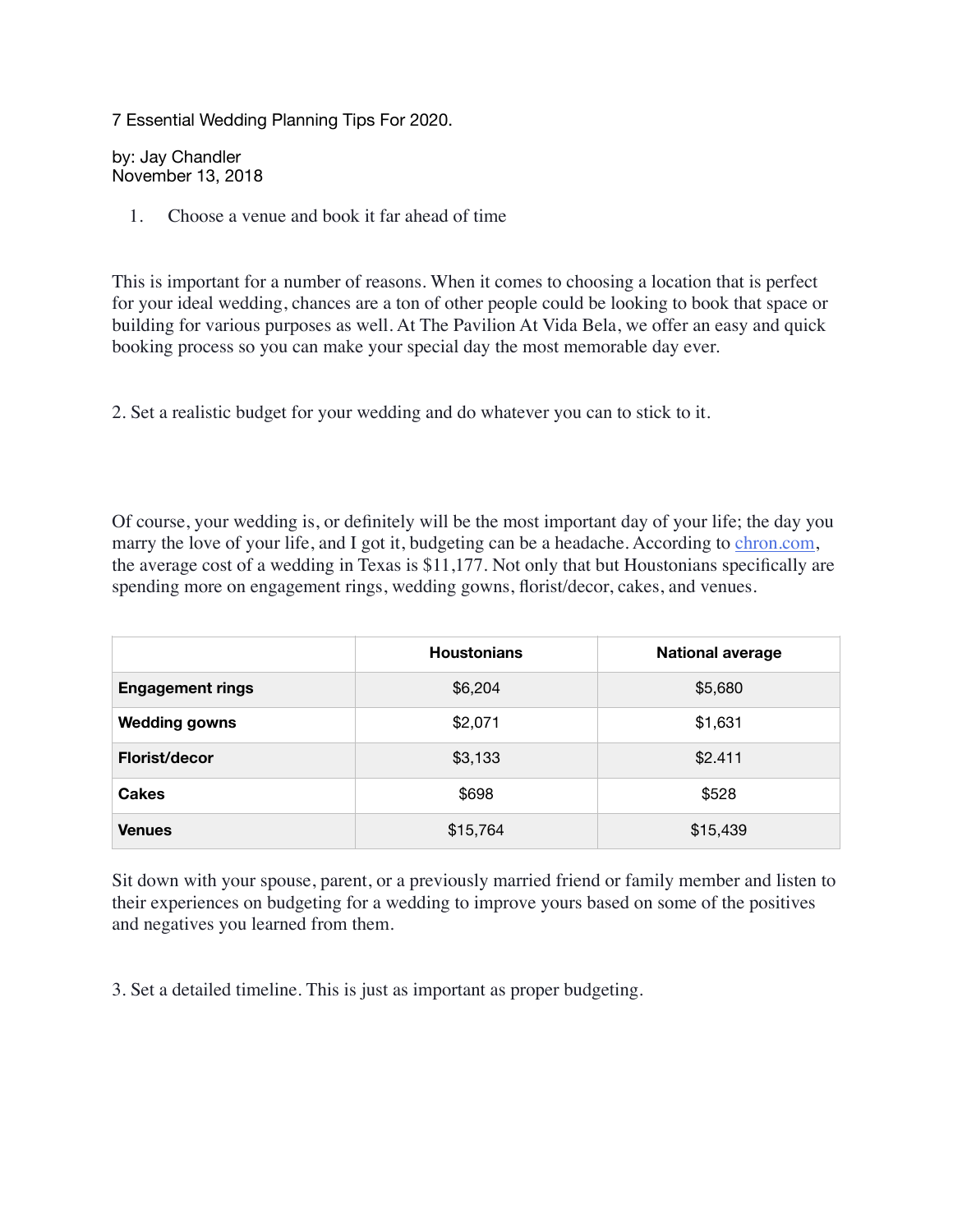Many people book their weddings up to one year in advance thinking they will have a ton of time to get things done. More times than not, this isn't the case since the special day often comes quicker than one might think. Come up with detailed lists of:

- 1. All the decisions that need to be made with deadlines for each of them.
- 2. The feeling and vibe you want to experience from your wedding. Do you want a boho free-spirited feel in the atmosphere? Specify if in your plans/goals.
- 3. Remember weddings require booking things in advance. Before to take note of things you will need to book and book in advance.

4. When preparing food for the wedding, think of your guests and some of their preferences.

Let's say Thai curry is your favorite dish. That's awesome, but it might not be everyone else favorite dish. Be sure and have food that is suitable for at least most of your wedding guests. Though this day is about you, you also want everyone else to have fun and enjoy the food. Their joy increases your joy. Nowadays, we have a lot of vegans, flexitarians, vegetarians, etc. Keep that in mind when it comes to your guests' dietary preferences by providing options.

5. Assign someone to be in charge of your wedding on the day of.

The last thing you want is to be stressed out on your big day. Find a reliable friend or family member, perhaps someone who has already had their wedding and who is thoughtful when it comes to detail-oriented things. make sure you can trust this person fully that way you have nothing to worry about on your big day.

6. Always have a backup plan for the things that matter the most to you for the wedding.

Things can always go wrong at a wedding. It can rain when its not supposed to rain, or someone who you trusted to bring the cake drops when delivering it to the wedding. It has happened to people in the past and it will happen again. It is important to always have a backup plan in case these things do happen. What elements of the wedding besides your significant other matter to